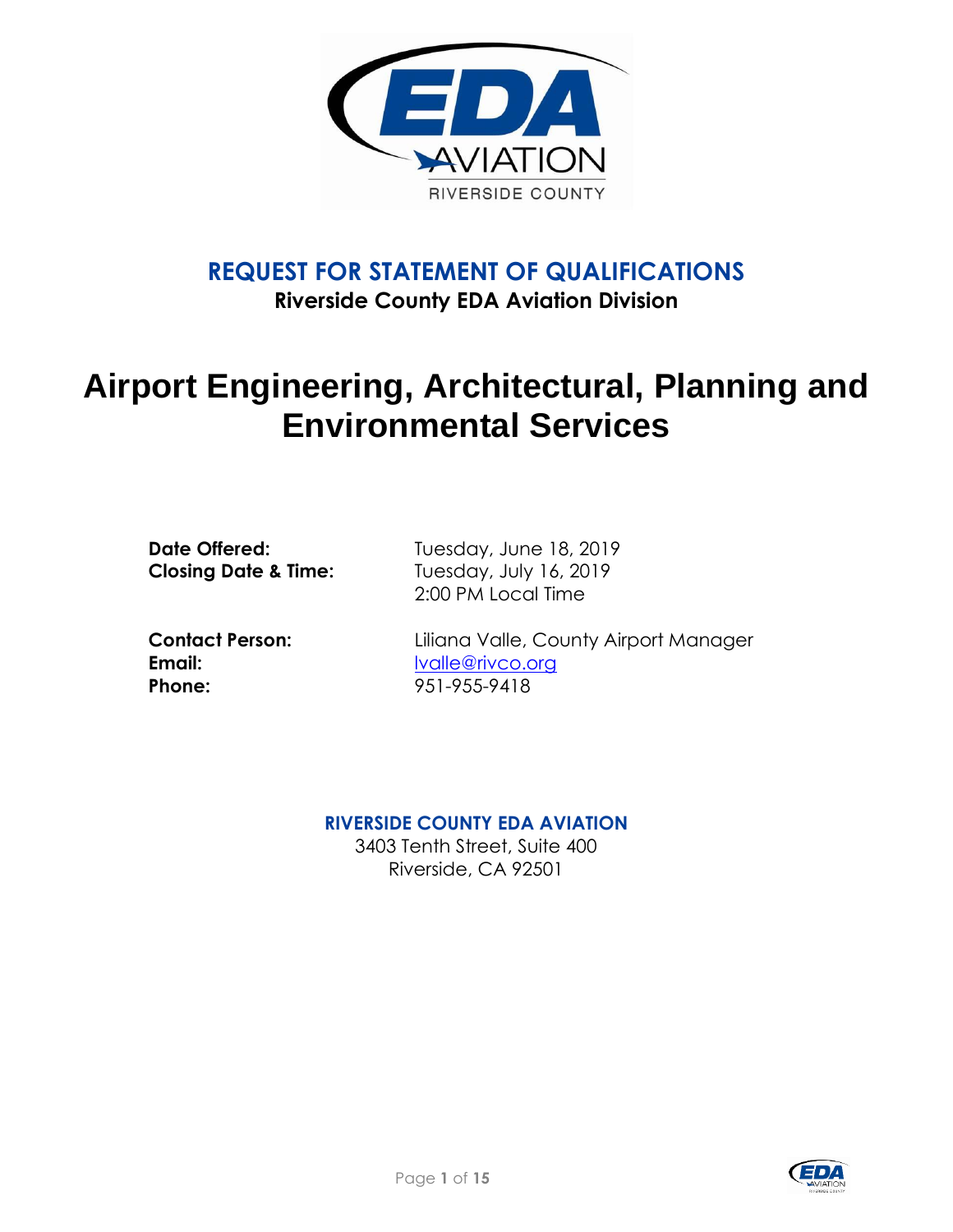## **I. INTRODUCTION**

## **A. Purpose**

The County of Riverside EDA Aviation Division hereafter referred to as "County," is requesting interested consultants to submit their standard operating qualifications for Architectural, Engineering, environmental and planning services of airport projects for the County's five-year (5-yr)consultant selection. The County owns and operates the Hemet-Ryan airport (Hemet, CA), French Valley Airport (Murrieta, CA), Blythe Airport (Blythe, CA) and the Jacqueline Cochran Regional Airport (Thermal, CA), and Chiriaco Summit (Chiriaco Summit, CA) as a non-NPIAS airport. The 5-year Airport Capital Improvement Plan (ACIP) projects list is anticipated to be funded by the Federal Aviation Administration (FAA).

- 1. Jacqueline Cochran Regional Airport: (*See Airport information at www.rcjcra.com*)
- 2. French Valley Airport: (*See Airport information at www.rcfva.com)*
- 3. Hemet Ryan Airport: (*See Airport information at www.rchmtra.com)*
- 4. Blythe Airport: (See Airport information at [https://www.rivcoeda.org/Airports/Blythe-Airport\)](https://www.rivcoeda.org/Airports/Blythe-Airport)
- 5. Chiriaco Summit Airport: (See Airport information athttps://www.rivcoeda.org/Airports/Chiriaco/About-Chiriaco-Summit/Location)

It is the County's desire to select a Consultant and approval of a contract by September 2019. Service Agreement will be in effect through September 2024. Selection of the Consultant will be in accordance with Advisory Circular 150/5100-14E "Architectural, Engineering, and Planning Consultant Services for Airport Grant Projects."

#### **B. Minimum Proposer Requirements**

All proposers must:

1. Be an experienced consultant or team that can demonstrate having a broad background and extensive experience, no less than 10 years, in the field of Architectural, Engineering, Planning and Environmental Consultant Services for Airport Grant Projects for FAA Airport Improvement Program (AIP) grant funded projects and other federally and state funded airport projects. Applicants should demonstrate their expertise separately for Engineering, Architectural, Planning and Environmental field according to the different projects executed in these areas.

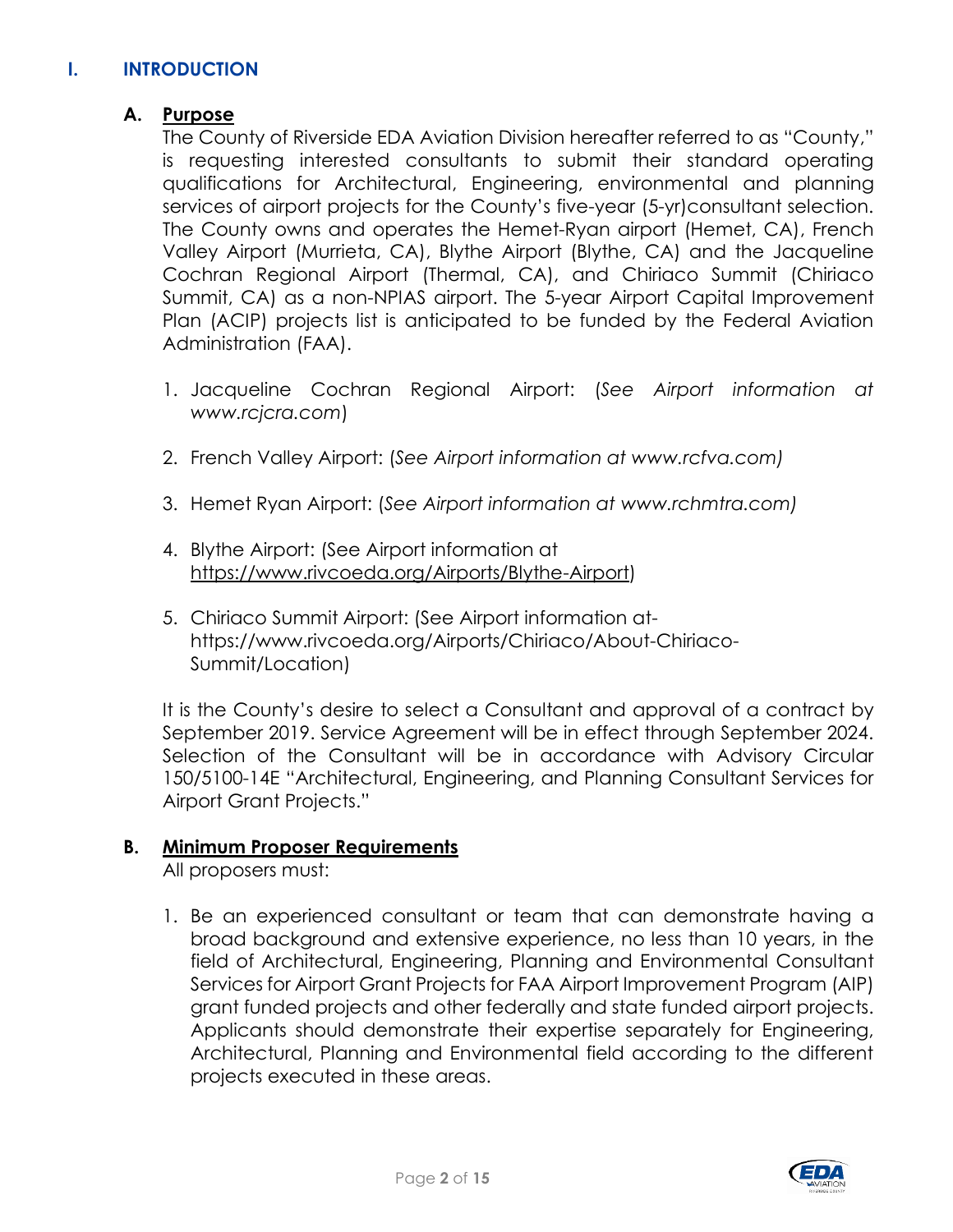- 2. Have extensive knowledge of the FAA environmental NEPA process as it relates to FAA AIP grant funded projects as described in FAA orders 1050.1F, Environmental impacts: Policies & Procedures and 5050.4B, National Environmental Policy Act (NEPA), Implementing Instructions for Airport Actions.
- 3. Be able to comply with all pertinent FAA Advisory Circulars, Orders, and Regulations that relate to FAA AIP grant funded Projects.
- 4. Have no record of unsatisfactory performance with the FAA or other public entities. Consultants who are or have been seriously deficient in current or recent contract performance, in the absence of circumstances properly beyond the control of the Consultant, shall be presumed to be unable to meet this requirement.
- 5. Have the ability to maintain adequate files and records of completed projects and meet statistical Federal reporting requirements.
- 6. Have the administrative and fiscal capability to provide and manage the proposed services and to ensure an adequate audit trail.
- 7. A listing of *five* clients for the past two years. Indicate for each: the scope of services performed, the type of projects, a contact name, address, and phone number.

## **C. Correspondence**

All correspondence, including proposals, shall be submitted to:

Riverside County EDA Liliana Valle County Airport Manager Aviation Division 3403 Tenth Street, Suite 400 Riverside, CA 92501

## **II. PROPOSAL REVIEW TIMELINE**

All proposals must be received at the address listed above no later than **2:00 PM (PST) on Tuesday, July 16, 2019**. Facsimile or electronically transmitted proposals will not be accepted, since they do not contain original signatures. Postmarks will not be accepted in lieu of actual receipt. Late or incomplete proposals will not be opened and considered.

(**Submittal deadline is firm**, other dates are tentative)

- **A. Deadline for Request For Information** will be Tuesday, July 2, 2019 at 5 P.M.
- **B. The County will post responses** on Friday, July 5, 2019.
- **C. Deadline for Submittal** will be Tuesday, July 16, 2019 @ 2:00 PM
- **D.** Riverside County interviews consultants by early August, 2019
- **E.** Riverside County notifies proposers of successful selection by mid August, 2019
- **F.** Riverside County issues notice of Award for 5 yr Consultancy by mid Sep, 2019
- **G.** Start of 5-year Contract by mid October, 2019

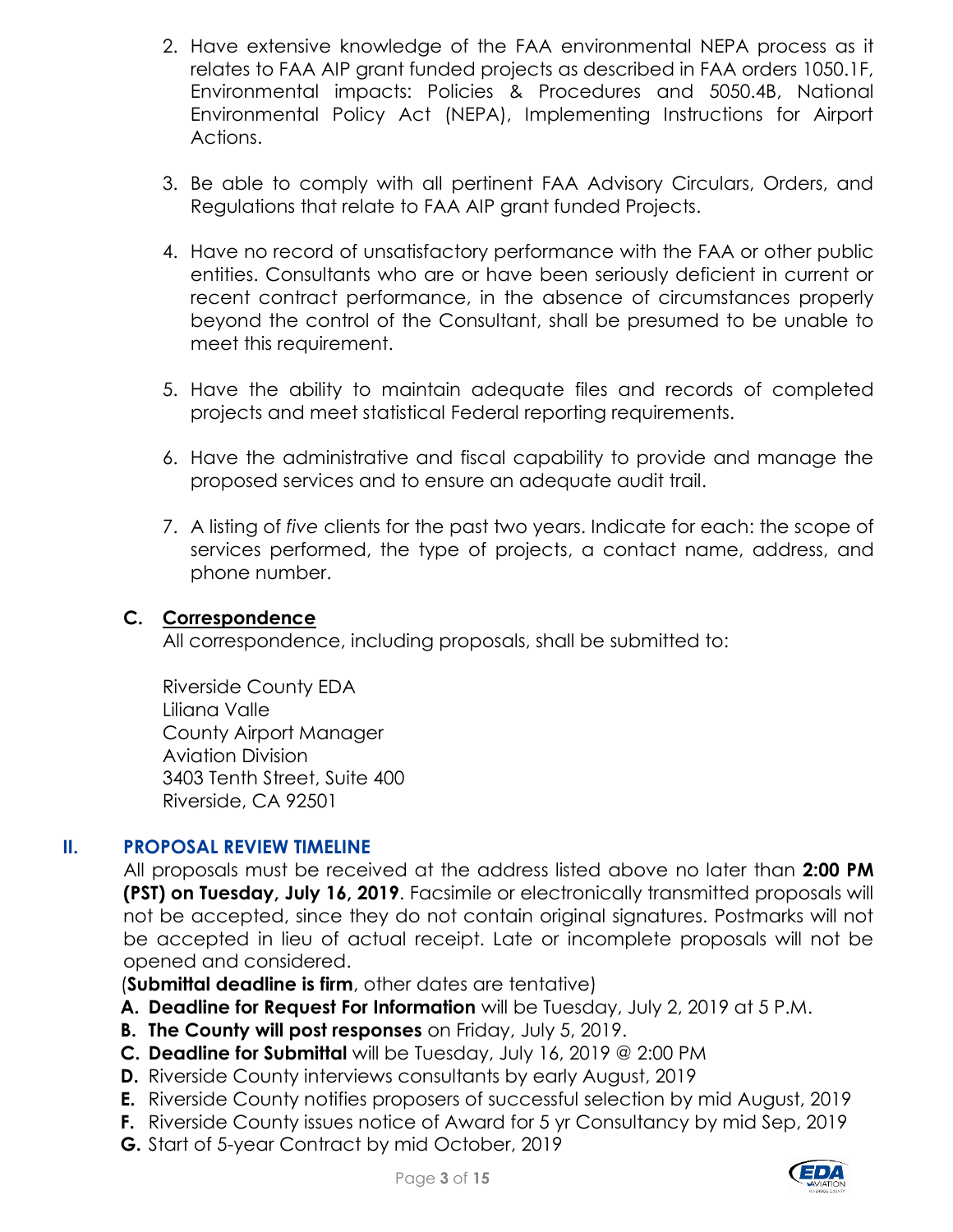Note: This RFQ does not establish an exclusive agreement for Airport Engineering and Planning Services.

## **III. PROPOSAL CONDITIONS**

## **A**. **Contingencies**

This RFQ does not commit the County to award a contract. The County reserves the right to accept or reject any or all proposals if the County determines it is in the best interest of the County to do so. The County will notify all proposers, in writing, if the County rejects any and all proposals. The County reserves the right to cancel the RFQ at any time if it is requested to advertise for two separate contracts solely for Architectural & Engineering and another for Planning & Environmental services*.* 

#### **B***.* **Solicitation Notice:**

The Riverside County, in accordance with the provisions of Title VI of the Civil Rights Act of 1964 (78 Stat. 252, 42 USC 2000d to 2000d-4)and the Regulations, hereby notifies all bidders or offerors that it will affirmatively ensure that any contract entered into pursuant to this advertisement, disadvantaged business enterprises (DBE) will be afforded full and fair opportunity to submit bids in response to this invitation and will not be discriminated against on the grounds of race, color, or national origin in consideration for an award.

#### **C. Disadvantaged Business Enterprises (DBE):**

FAA funded projects receiving planning, capital and/or operating assistance greater than \$250,000 require DBE compliance.

#### **D***.* **Proposal Submittal**

To be considered, all proposals must be submitted in the manner set forth in this RFQ. The proposer is responsible for ensuring that its proposal arrives on or before the specific deadline. No exceptions will be made.

#### **E. Incurred Costs**

This RFQ does not commit the County to pay any costs incurred in the preparation of a proposal in response to this request. All costs incurred in developing a proposal shall be the sole responsibility of the proposer.

#### **F. Final Authority**

The final authority to award consultant contracts rests solely with the County of Riverside, Board of Supervisors.

## **IV. ANTICIPATED PROJECT AND BACKGROUND INFORMATION**

#### **A. Anticipated Airport Projects**

The County has submitted a five year Airport Capital Improvement Plan (ACIP) to the FAA that includes several planning, engineering and environmental projects and other project not listed in the ACIP may be required, involving engineering, architectural, planning & environmental services. The following is a synopsis of the 5 year ACIP for each airport showing the description and the development type for each project.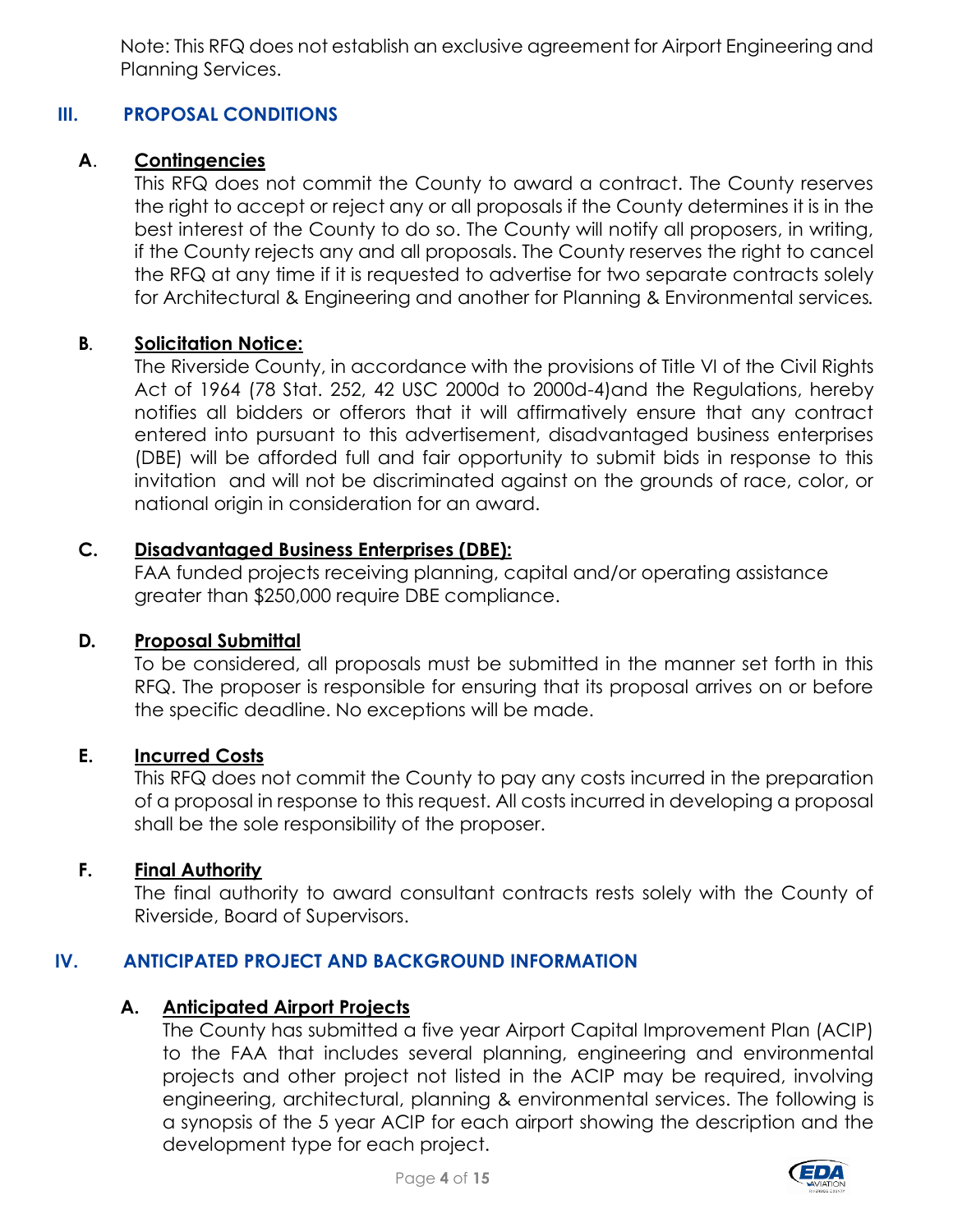**1. Jacqueline Cochran Regional Airport** is a first choice destination for business and private aviation within Riverside County and the Southern California region. Located in the Coachella Valley—known as the Desert Resorts Region, the City of Palm Springs, the communities of Coachella, Indio and La Quinta surround the Airport. The Airport has 8,500-foot main runway capable of accepting any class of corporate jet, such as the 737 BBJ2, and a 5,000-foot secondary runway with associated taxiways. Uncongested airspace and fantastic year-round weather conditions makes Jacqueline Cochran Regional Airport a primary destination in Coachella Valley.

| Year | <b>Development Type</b>  | <b>Description</b>                                                                                                                                                                                                                               |
|------|--------------------------|--------------------------------------------------------------------------------------------------------------------------------------------------------------------------------------------------------------------------------------------------|
| 2022 | Construction &<br>Design | New Runway 35 PAPI & Lighting, Design and<br><b>Construction</b> - Project consists of designing<br>and constructing a new Runway PAPI at<br>location, electrical infrastructure<br>new<br>report, and updates to cables and Runway<br>lighting. |
| 2023 | Design &<br>Construction | <b>Taxiway A Pavement Rehabilitation, Design</b><br>and Construction - Design and construction<br>of pavement rehabilitation, consisting of<br>asphalt pavement fog seal and crack filling<br>for Taxiway A (55,500 SY)                          |

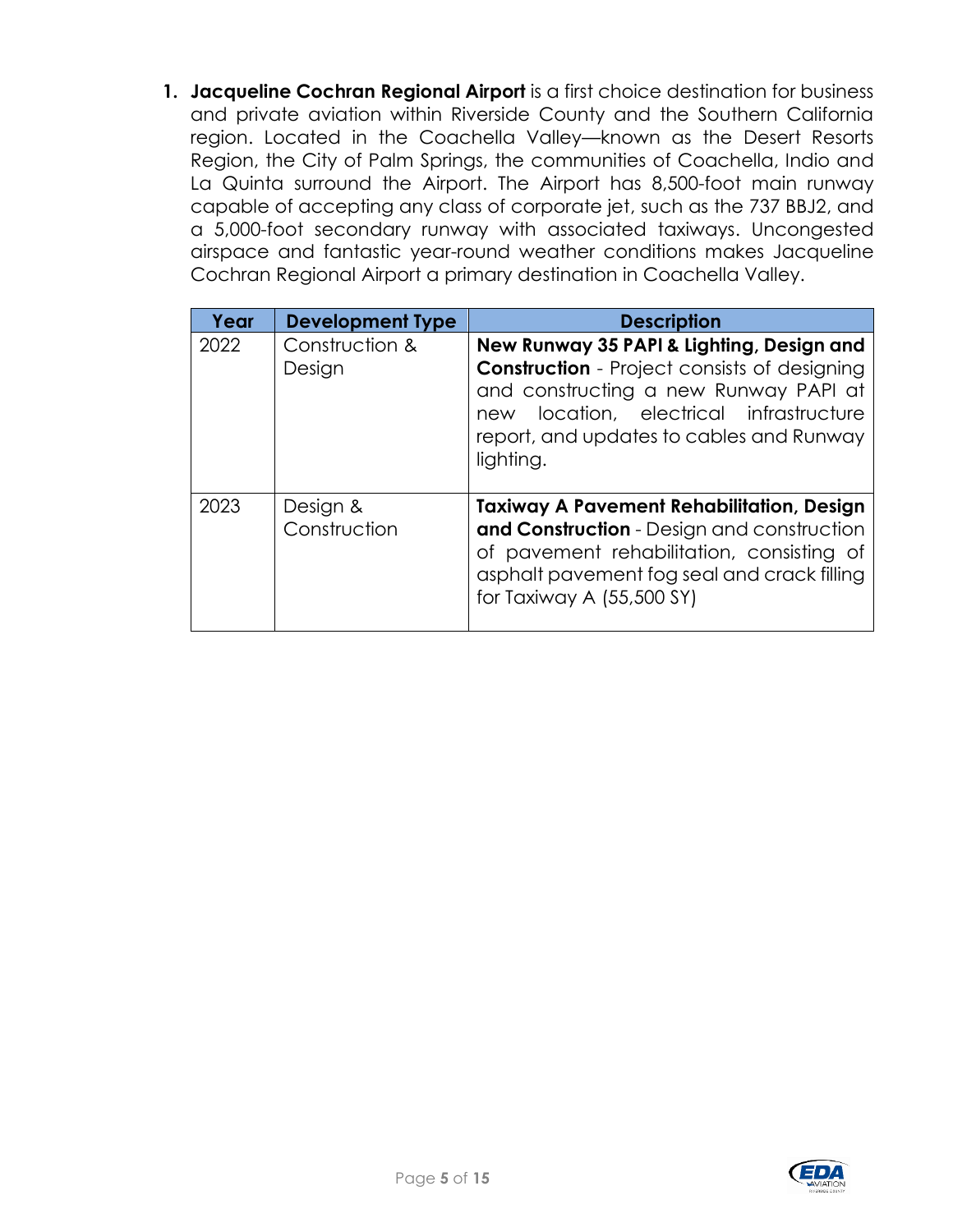**2. Hemet-Ryan Airport** is located in the San Jacinto Valley of Riverside County and provides convenient access to the mid-county region, including the cities of Hemet and San Jacinto. Hemet Ryan Airport has a CALFire base and its 4,350 foot main runway is capable of accepting smaller corporate jets such as Cessna Citations. Highways 74 and 79 provide easy access to neighboring communities and Interstates 10, 215, and 15. San Diego, Orange County, Los Angeles County, and the balance of the Inland Empire are within an hour drive.

| Year | <b>Development Type</b> | <b>Description</b>                                                                                                                                                                                                                                                                                                                                                                                                                       |
|------|-------------------------|------------------------------------------------------------------------------------------------------------------------------------------------------------------------------------------------------------------------------------------------------------------------------------------------------------------------------------------------------------------------------------------------------------------------------------------|
| 2020 | Design                  | Rehabilitation of Taxiway B, Hangar<br><b>Taxilane and East/West Apron Pavements,</b><br><b>Design</b> - Project consists of the preparation<br>of designs for the pavement rehabilitation<br>of Taxiway B (790'x50') and hangar<br>taxilanes (7) (550'x60' totaling 30,000 SY)<br>asphalt pavements, and the asphalt<br>pavement area of the East/West Apron<br>(approximately 72,000 SY). Last treatment<br>was a slurry seal in 2010. |
| 2022 | Construction            | East/West Apron Pavement Rehabilitation,<br><b>Construction (phase 1)</b> - Project consists of<br>crack filling, joint sealing, the application of<br>a fog seal rehabilitation and new paint<br>markings for approximately 72,000 SY of the<br>East/West Apron asphalt pavement area.                                                                                                                                                  |
| 2023 | Construction            | Taxiway B, Hangar Taxilane Pavement<br><b>Rehabilitation, Construction (phase 2) -</b><br>Project consists of crack filling, joint sealing,<br>the application of fog seal and remarking<br>pavement for a total of 30,000 SY of asphalt<br>pavements (Taxiway B 790'x50'+(7) Hangar<br>taxilanes 550'x56')                                                                                                                              |

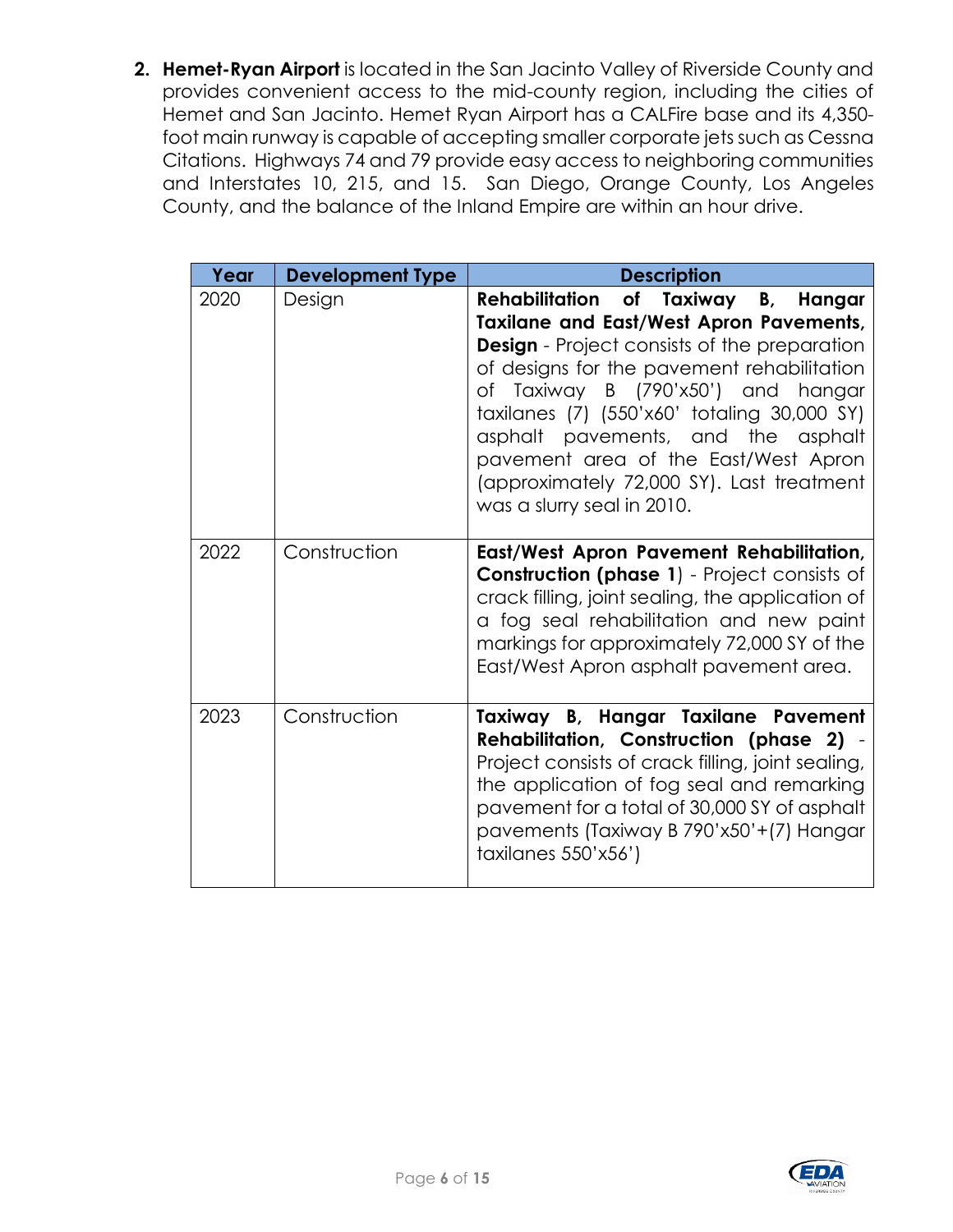**3. French Valley Airport** is located in Southwest Riverside County, adjacent to the communities of Temecula, Murrieta, and Winchester. A 6,000-foot main runway capable of accepting any class of corporate jet, be it a Cessna Citation or a larger jet such as the Gulfstream V. The 12,500 square-foot aviation center, located on Highway 79, is only minutes away from Interstate 15 and the 215 Corridor, which are distinguished by a proliferation of high-tech and manufacturing businesses.

| Year | <b>Development Type</b>  | <b>Description</b>                                                                                                                                                                                                                                                                                                                                                                                                                                                                                       |
|------|--------------------------|----------------------------------------------------------------------------------------------------------------------------------------------------------------------------------------------------------------------------------------------------------------------------------------------------------------------------------------------------------------------------------------------------------------------------------------------------------------------------------------------------------|
| 2019 | Design &<br>Construction | Runway 18-36, Taxiway A and connector<br>Taxiways<br><b>Rehabilitation,</b><br>Design<br>୍ଥ&<br><b>Construction (Phase 1)</b> - Project consists of<br>design & construction of the asphalt<br>pavement for the primary runway, and fog<br>seal and crack filling of the connectors. RW:<br>6000'x75'; TW: 6000'x40' (approx. total<br>95,000 SY). Taxiway C and D will be<br>demolished and reconstructed at a<br>location.<br>standard<br>Last<br>pavement<br>rehabilitation was a slurry seal in 2006 |
| 2020 | Construction             | <b>Taxiway and connector taxiways</b><br><b>Rehabilitation, Construction (Phase 2) -</b><br>Project consists of construction of the fog<br>seal and crack filling of the primary<br>runway's connector, Taxiway A (37,000 SY).<br>APMS completed in 2013; last pavement<br>rehabilitation completed was a slurry seal in<br>2006.                                                                                                                                                                        |
| 2022 | Design                   | <b>Apron Pavement Rehabilitation, Design -</b><br>Project consists of designing the pavement<br>rehabilitation expected to include crack<br>filling and seal coating for all apron<br>pavement (approx. total 130,000 SY).                                                                                                                                                                                                                                                                               |
| 2023 | Construction             | <b>Pavement Rehabilitation</b><br><b>Middle</b><br>Apron<br>Construction<br>(Phase<br>Apron,<br>1)<br>Construction<br>for<br>the<br>pavement<br>rehabilitation by crack filling and seal<br>coating Middle Apron (54,300 SY).                                                                                                                                                                                                                                                                            |
| 2024 | Construction             | <b>Pavement Rehabilitation</b><br><b>North</b><br>Apron<br>Apron, Construction (Phase<br>$2$ )-<br>Construction<br>for<br>the<br>pavement<br>rehabilitation of the North Apron (47,900<br>SY).                                                                                                                                                                                                                                                                                                           |

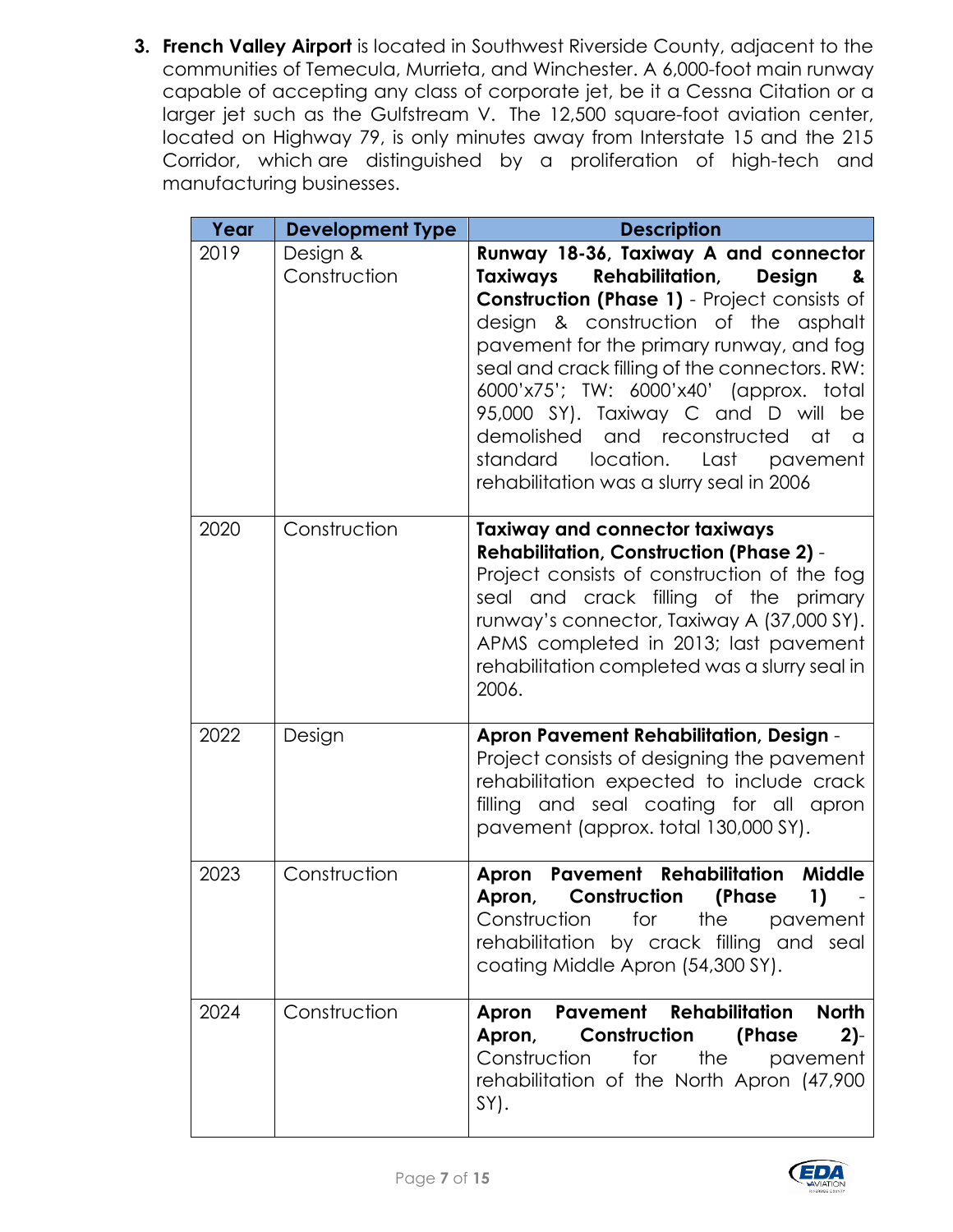**4. Blythe Airport** is located in the east end of Riverside County, adjacent to the community of Blythe and the California/Arizona border. A 6,500 foot main runway and 5,800 foot secondary runway capable of accepting any class of corporate jet, be it a Cessna Citation or a larger jet such as the Gulfstream V. Blythe Airport is also known to host significant military parachute training.

| Year | <b>Development Type</b> | <b>Description</b>                                                                                                                                                                                                                                                                                                          |
|------|-------------------------|-----------------------------------------------------------------------------------------------------------------------------------------------------------------------------------------------------------------------------------------------------------------------------------------------------------------------------|
| 2022 | Design                  | Airport Perimeter Area Fencing, Vehicle<br>Control Access Gate and Apron Lighting,<br><b>Design</b> - Project consists of the design of<br>perimeter fencing around the BRL of the<br>two runways for total length of 27,800 LF.<br>The project includes the design of a vehicle<br>control access gate and apron lighting. |
| 2023 | Construction            | Airport Perimeter Area Fencing, Vehicle<br>Control Access Gate and Apron Lighting,<br><b>Construction</b> - Project consists<br>Οf<br>construction of phase 1 perimeter fencing<br>around the BRL of the two runways and<br>terminal ramp (12,000 LF).                                                                      |
| 2024 | Design                  | <b>Runway Rehabilitation, Design - Project</b><br>consists of design rehabilitation of the<br>primary runway (R/W: 7000'x120'<br>approximate total 93,350 SY).                                                                                                                                                              |

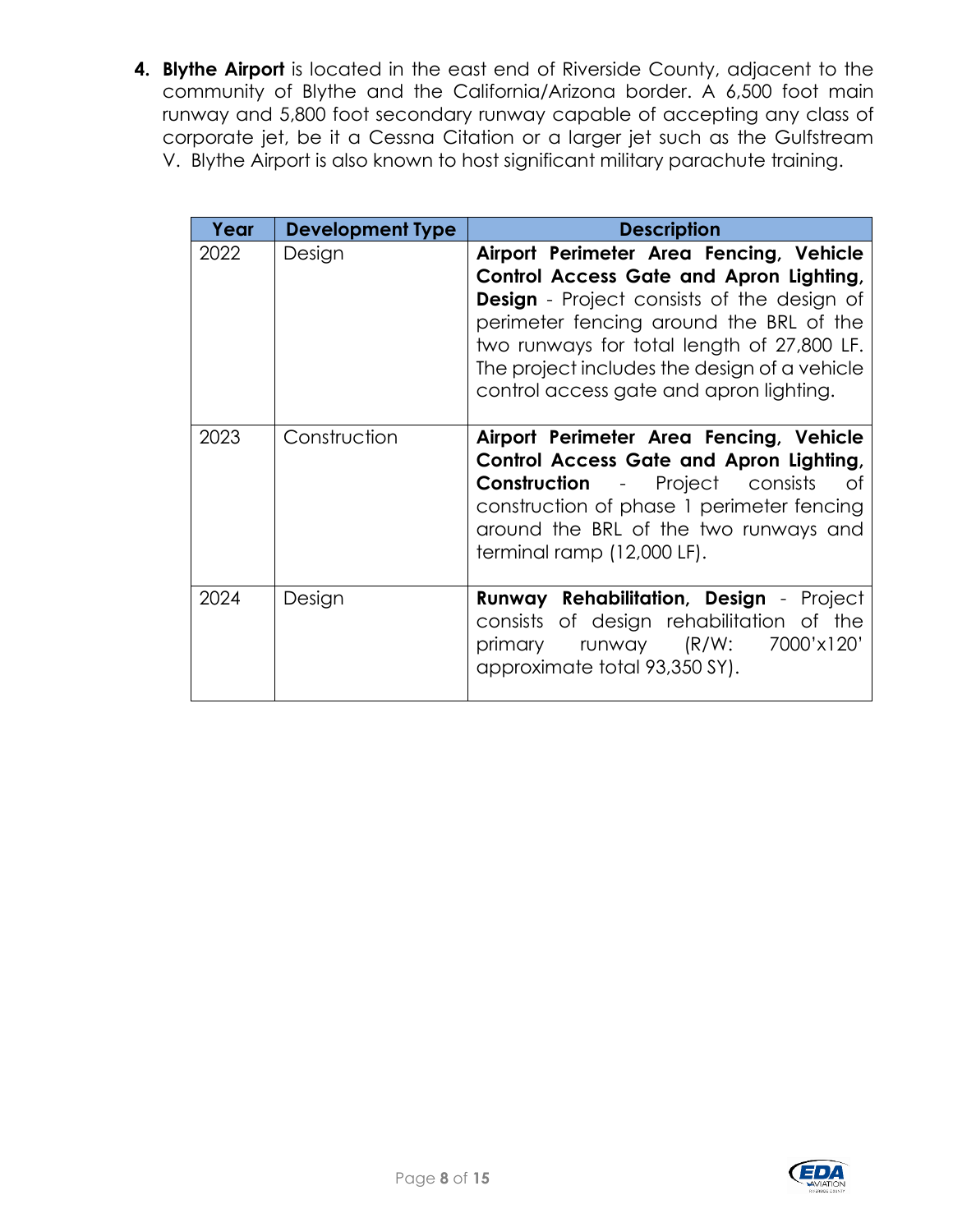**5. Chiriaco Summit Airport (A Non NPIAS Airport)** is located at the summit between the Coachella Valley and Desert Center in Riverside County, immediately adjacent to Interstate 10. A 4,600 foot main runway capable of accepting smaller corporate jets such as Cessna Citations. No services or Fuel are available at this airport, a non NPIAS airport

| Year | <b>Development Type</b> | <b>Description</b>                                                                                                                                                                                  |
|------|-------------------------|-----------------------------------------------------------------------------------------------------------------------------------------------------------------------------------------------------|
| 2020 | Construction            | Widen Runway to 60 feet - Existing runway is<br>50 feet wide. The project adds 12 feet of<br>new pavement on each side of existing<br>4000-foot runway to provide total runway<br>width of 60 feet. |
| 2022 | Construction            | <b>Rehabilitation</b><br>Pavement<br>Taxiway<br>Rehabilitate<br>taxiway pavement.<br>No.<br>pavement has been performed in the last<br>10 years. Taxiway is 1350 feet long by 35<br>feet wide.      |
| 2024 | Construction            | <b>Apron Reconstruction - Existing apron has</b><br>large cracks (2-inch wide x 4-inch deep).<br>Apron is 600 feet long by 130 feet wide                                                            |

## **V. PROPOSAL REQUIREMENTS**

## **A. General**

- 1. All interested and qualified Consultants are invited to submit a Standard Operating Qualification for consideration.
- 2. Standard Operating Qualification must be submitted in the format described below. Standard Operating Qualification submitted shall be prepared in such a way as to provide a straightforward, concise description of capabilities to satisfy the requirements of the RFQ in each category: Engineering, Architectural, Planning and/or Environmental. Expensive bindings, colored displays, promotional materials, etc., are not necessary or desired. Emphasis should be concentrated on conformance to the RFQ instructions, responsiveness to the RFQ requirements, and on completeness and clarity of content.
- 3. Proposals must be complete in all respects as required in this section. A proposal may not be considered if it is conditional or incomplete.
- 4. Proposals must be received at the designated location no later than the date and time as specified in Section I (D) – Proposal Submittal Deadline.
- 5. All proposals and materials submitted become the property of the County.
- 6. The agreement(s) between the County and the selected consultant will be subject to all applicable Federal Rules and Regulations as identified in AC 150/5100-14E.

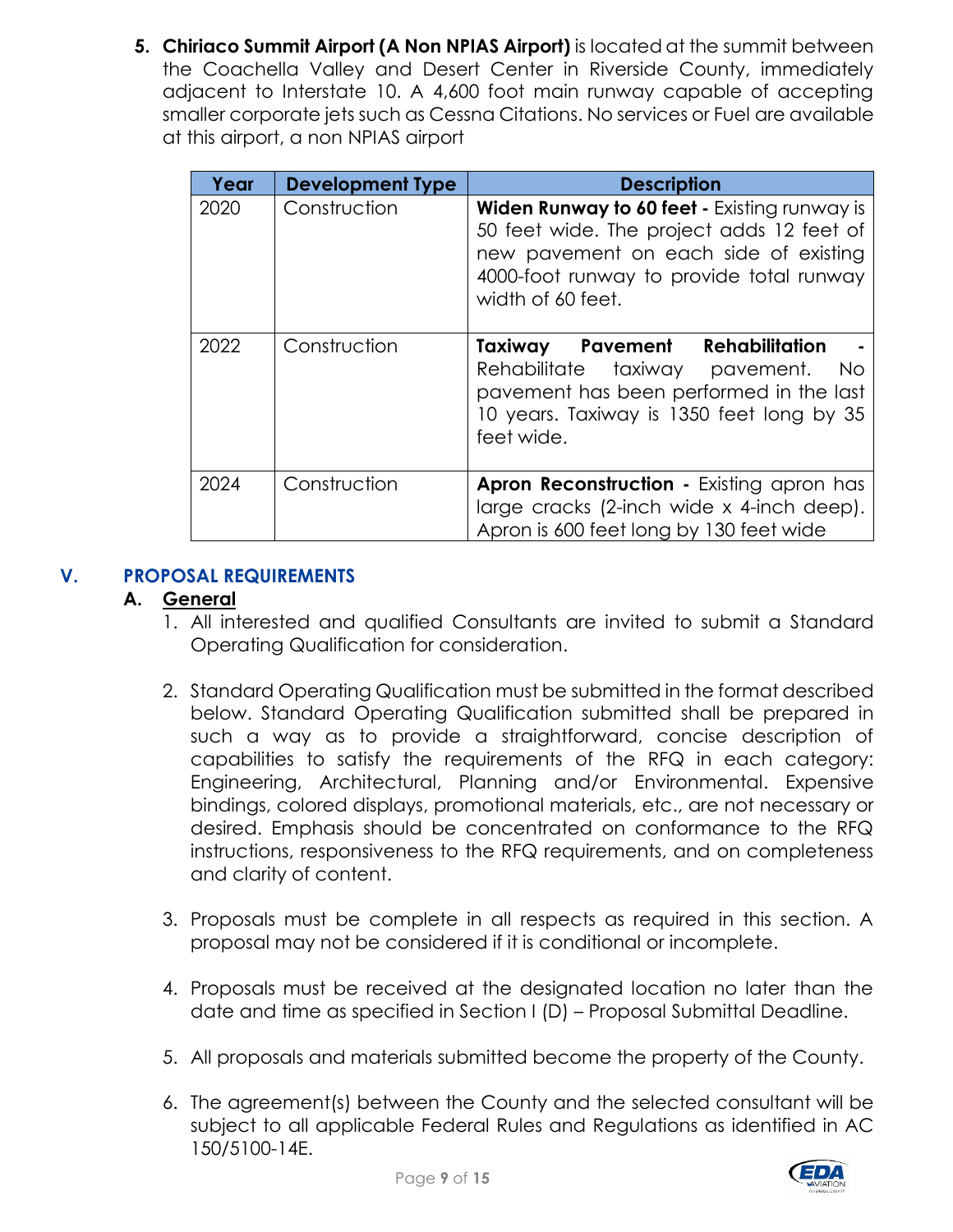## **B. Requested Scope of Service:**

Additionally, requested services may include airport planning, engineering, architectural and environmental services as listed below. Demonstrate your experience based on the following categories & projects that may arise during the term of the project.

Planning Services:

- 1- Airport Land use planning.
- 2- Airport Master planning.
- 3- Airport Layout Plan (ALP) update.
- 4- FAA Land use compliance.
- 5- Other airport planning tasks and functions as required.

Environmental Services:

- 1- Preparation of environmental assessment reports, site investigation and risk assessments.
- 2- Provide CEQA/NEPA environmental documentation for planning and design/engineering projects as necessary.
- 3- Storm Water Pollution Prevention Plan (SWPPP) including training.
- 4- Wildlife Hazard Management Program including training.
- 5- Other environmental services as required.

## Architectural/Engineering Services:

- 1- Design Phase complete project design including airfield pavement & related infrastructure analysis, preparation of engineering report, detailed plans & specifications, cost estimates and project schedules.
- 2- Bidding & Negotiation Phase advertising and securing bids, attending pre-bid conferences, analyzing bid results, negotiating services, preparation for contract award documents.
- 3- Construction Phase consultation and guidance during construction including project close out phase, making final inspections and acceptance of the project.
- 4- DBE (Disadvantaged Business Enterprise) document preparation reporting, goals & accomplishments as well as a DBE program.
- 5- Construction Administration.
- 6- Other engineering and/or architectural services as required.

## **C. Additional Requirements at no additional projected cost**

- 1. These consultant services may include assisting the County in all discussions/meetings with the FAA regarding the work program, grant administration, and project documentation.
- 1. The Engineering consultant should prepare necessary applications and documentation for FAA AIP grant funding, 5-Year ACIP forms & 10-Year CIP forms.
- 2. Assist in project coordination with the FAA and the California Division of Aeronautics.

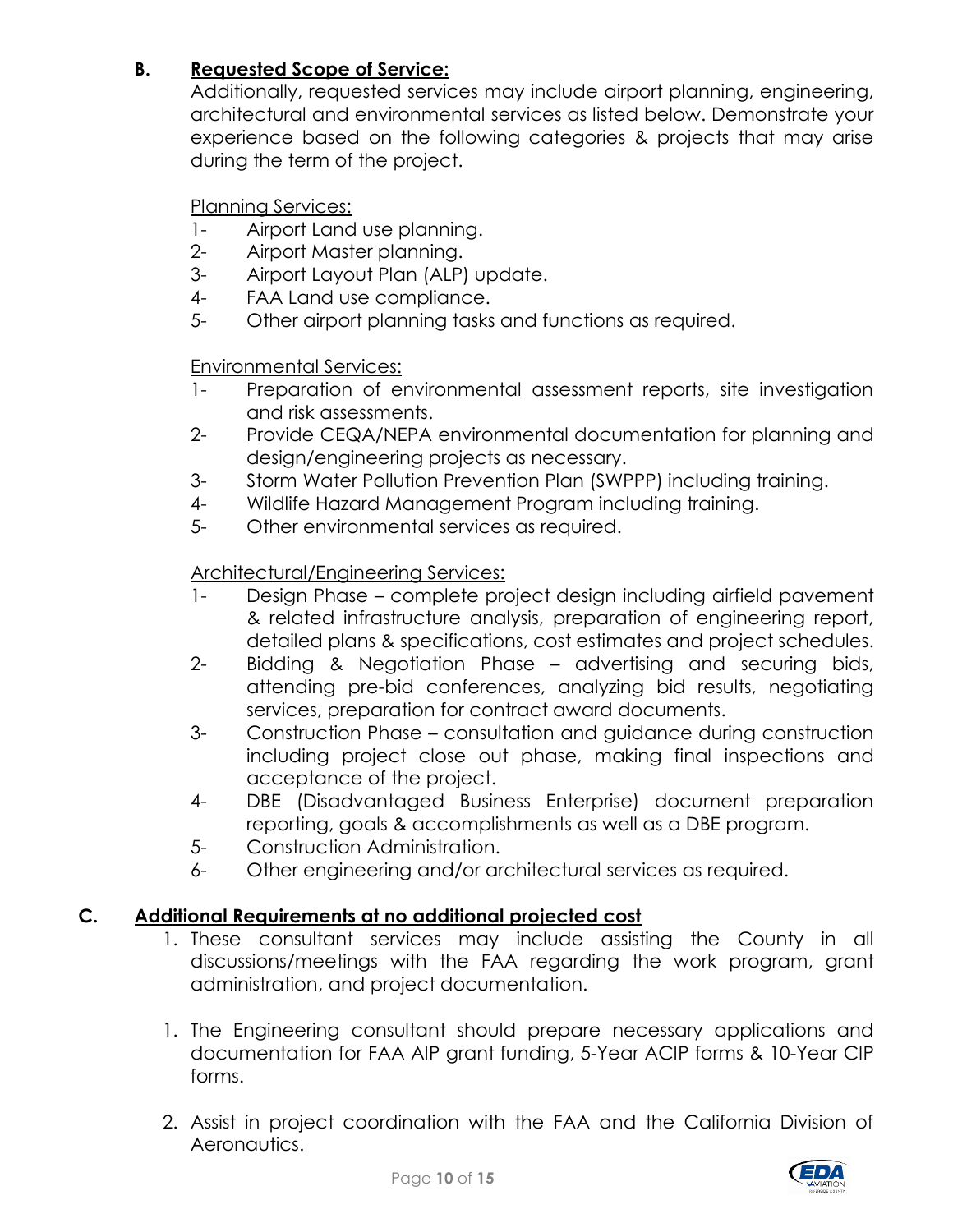- 3. Submit Quarterly Performance Reports to the County that meets FAA requirements for all open AIP grants on a timely manner.
- 4. Before assessment of project cost, engineering visual inspection is required to determine exact project cost especially in the absence of pavement management plan.
- 5. Disadvantaged Business Enterprise (DBE) bid analysis & reporting.
- 6. Work orders and scope of services are required for all projects. Aggregated project costs per year over \$100,000 will require the County of Riverside Board of Supervisors approval.

#### **D. Proposal Submittal**

- 1. Four (4) copies of the written proposal are required.
- 2. No fee should be included or inferred with the proposal.
- 3. The packages containing the written proposal copies must be marked with the proposer's name and RIVERSIDE COUNTY EDA, AIRPORT ENGINEERING ARCHITECTURAL, PLANNING AND ENVIRONMENTAL SERVICES - Consultant Selection."
- 4. Do not submit more than 35 pages. All proposals must be submitted on 8-1/2 inch by 11-inch paper with double sided printing, unless specifically shown to be impracticable, with no less than 1/2-inch top, bottom, left and right margins. Proposals must be typed or prepared with word processing equipment. Typeface must be no more than 12 characters per inch (12 pt. font recommended). Each page, including attachments and exhibits, must be clearly and consecutively numbered at the bottom of the page.

#### **E. Proposal Format**

Response to this RFQ must be in the form of a proposal package that must be submitted in the following format:

- 1. Cover Page Submit a letter on letterhead stationery signed by a duty authorized officer, employee, or agent of the organization/firm submitting the proposal. The cover letter shall include the following information:
	- a. A statement that the proposal is submitted in response to the RIVERSIDE COUNTY EDA, AIRPORT IMPROVEMENT PROGRAM "Airport Architectural, Engineering, Planning and Environmental Consultant Selection."
	- b. A statement indicating which individuals, by name, title, address, and phone number, are authorized to negotiate with the County on behalf of the organization/firm.

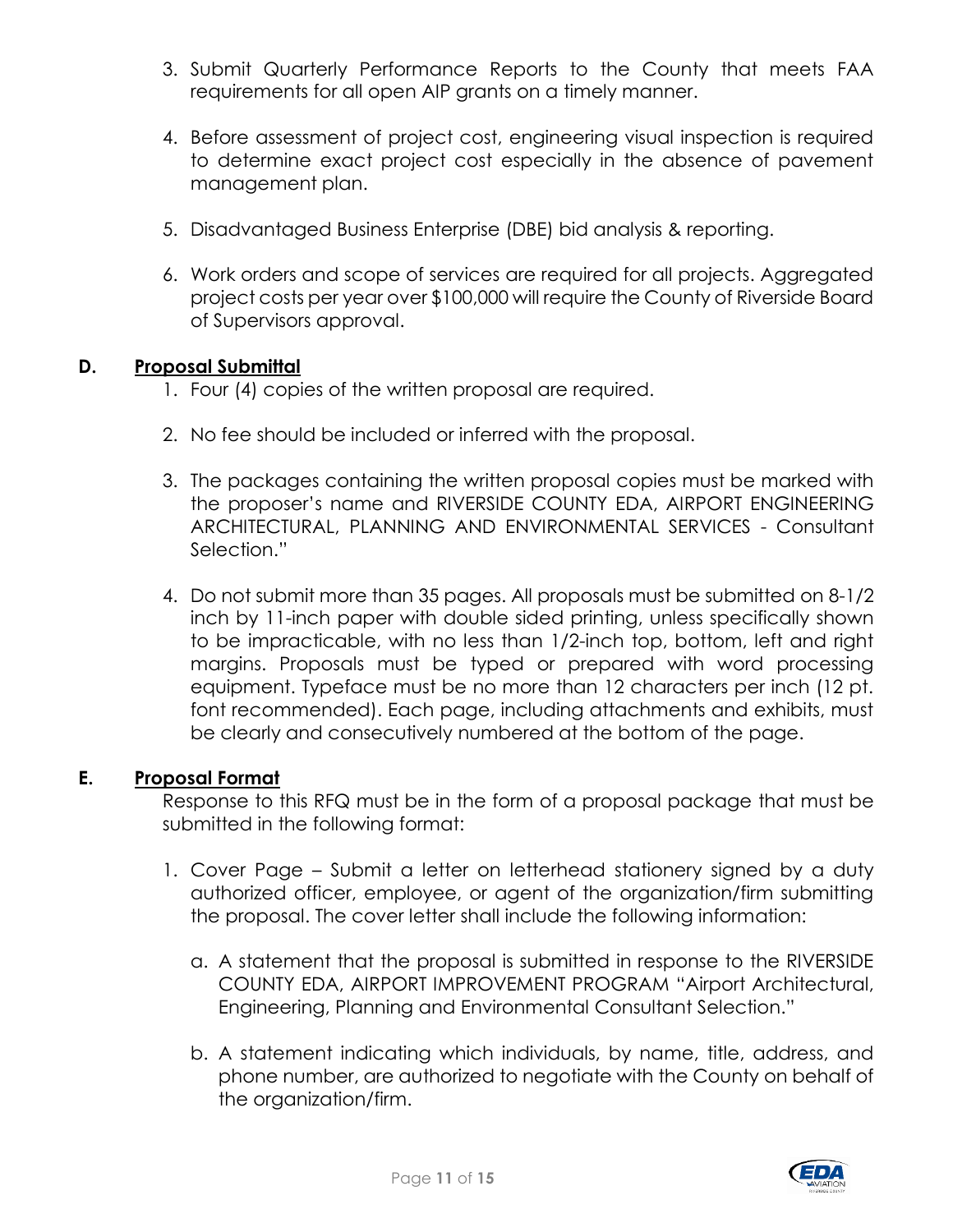- c. A statement certifying that the undersigned, under penalty of perjury, is an agent authorized to submit proposals on behalf of the organization/firm.
- d. Include in the cover page the below sections with brackets and mark the section that is relevant to the field of expertise you are submitting for consideration in this RFQ: (check sections that apply). Engineering { } Architectural { } Planning { } Environmental { }
- 2. Table of Contents A complete table of contents for the entire proposal with respective page numbers opposite each topic shall be included.
- 3. Statement of Certification Include the following in this section of the proposal:
	- a. A concise statement of the services proposed.
	- b. A statement that the proposer is able to provide the services as described in the proposal outlined in the RFQ and meet required FAA deadlines.
	- c. A statement that all aspects of the proposal have been determined independently, without consultation with any other prospective proposers or competitor for the purpose of restricting competition.
	- d. A statement that all declarations in the proposal and attachments are true and that this shall constitute a warranty, the falsity of which shall entitle the County to pursue any remedy by law.
	- e. A statement that the proposer agrees that all aspects of the RFQ and the proposal submitted shall be binding if the proposal is selected and a contract awarded.
	- f. A statement that the proposer agrees to provide the County with any other information that the County determines is necessary for an accurate determination of the proposer's ability to perform services as proposed.
	- g. A statement that the prospective Consultant, if selected, will comply with all applicable rules, laws, and regulations.
- 4. Statement of Experience Include the following in this section of the proposal:
	- a. Business name of the Consultant and legal entity such as corporation, partnership, etc.
	- b. Number of years the Consultant has been in business under the present business name, as well as related prior business names.
	- c. List of projects previously undertaken.

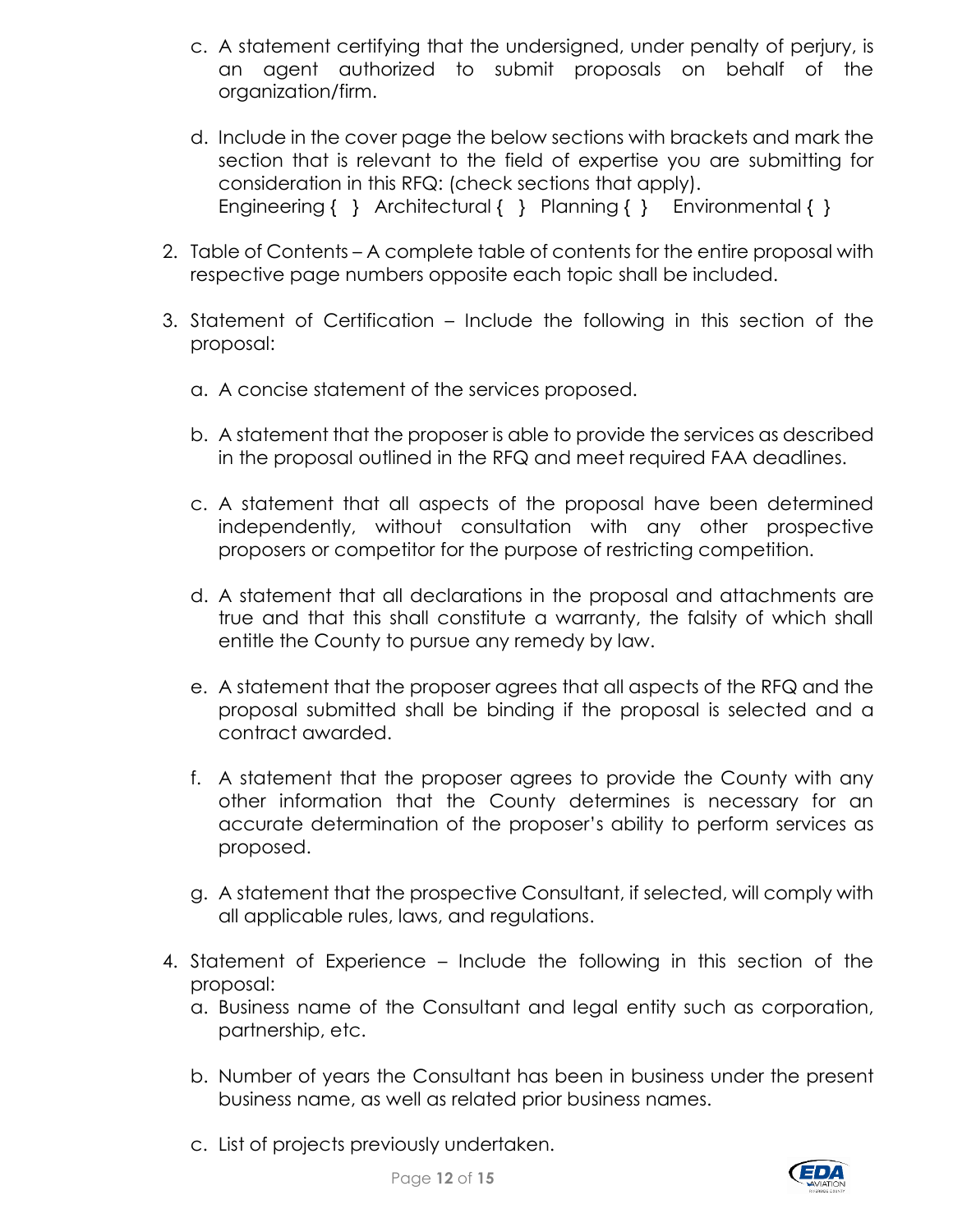- d. List any applicable licenses or permits presently held and indicate ability to obtain any additional licenses or permits that may be required.
- e. A statement that the proposer has an organization that is adequately staffed and trained to perform the required services or demonstrate the capability for recruiting such staff.
- f. Experience of principal individuals of the prospective Consultant's present organization stating current positions, years of service experience, including capacity, magnitude, and type of work performed.
- g. Controlling interest in any other firms providing equivalent or similar services. If none, so state.
- h. Financial interest in other lines of business. If none, so state.
- i. Pending litigation involving prospective Consultant or any officers, employees, and/or Consultants thereof, in connection with contracts. If none, so state.
- j. Convictions or adverse court rulings involving fraud and/or related acts of all officers, Consultants, and employees. If none, so state.
- k. A statement that the proposer does not have any commitments or potential commitments which may impact on the proposer's ability to perform the contract services.
- l. Qualifications and experience of subcontractors.
- 5. Insurance Submit evidence of ability to maintain insurance in the amounts and coverage required by the County – Indemnification and Insurance Requirements.

## **VI. PROPOSAL EVALUATION AND SELECTION**

## **A. Evaluation Process**

The successful Consultant will be selected on the basis of demonstrated competence and on the professional qualifications necessary for the satisfactory performance of the services required.

#### **B. Evaluation Criteria**

The evaluation process shall be in accordance with Chapter 2 of FAA Advisory Circular (AC) 150/5100-14E, "Architectural, Engineering, and Planning Consultant Services for Airport Grant Projects." Additionally, contracts will be subject to the provisions of Executive Order 11246 (affirmative Action to Ensure Equal Employment Opportunity) and to the provisions of Department of Transportation Regulation 49 CFR Part 26 (Disadvantaged Business Enterprise Participation)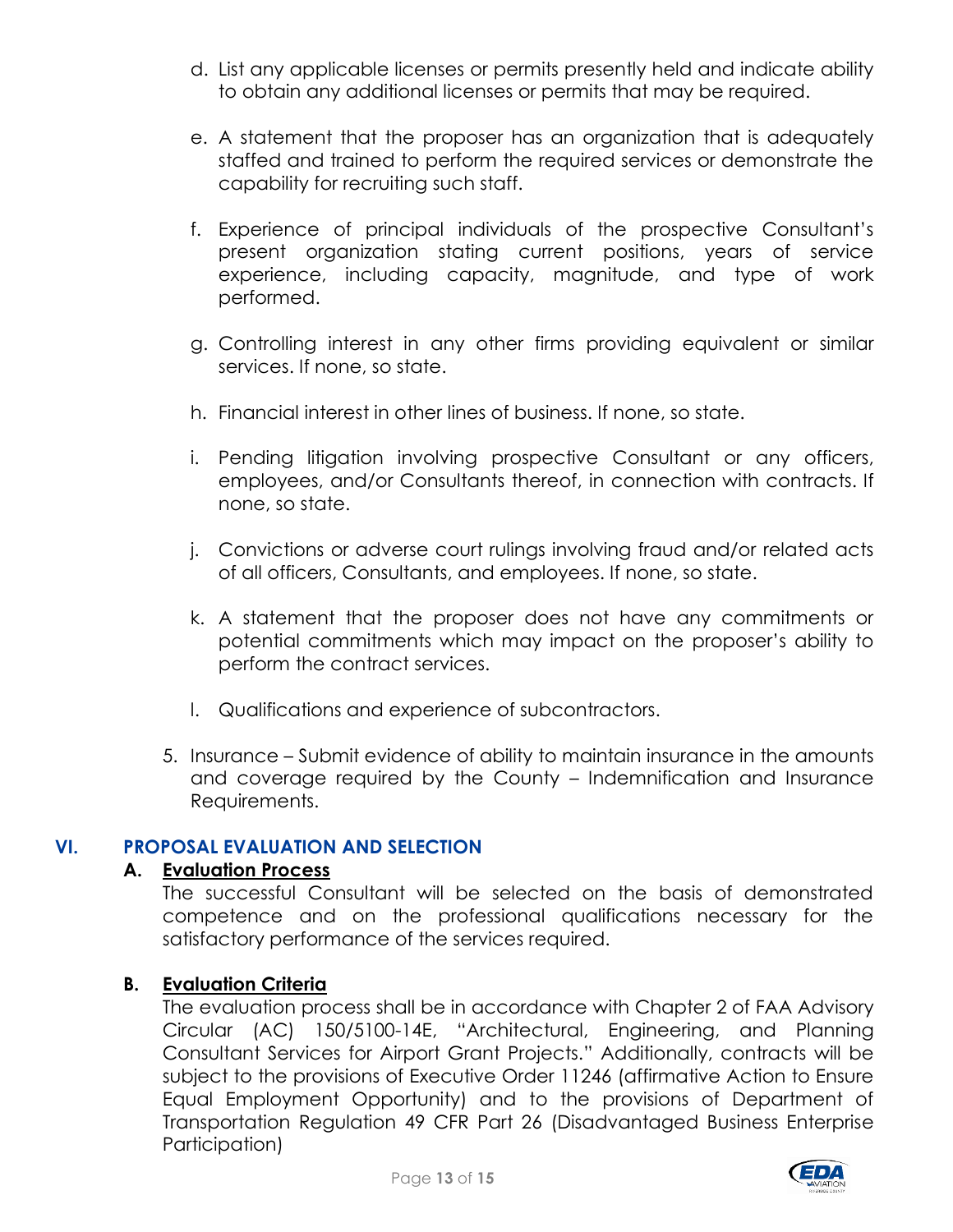- 1. Initial Review All proposals will be evaluated initially to determine if they meet the following minimum requirements:
	- a. The proposal must be complete, in the required format, and be in compliance with all the requirements of this RFQ.
	- b. Proposers must meet the requirement as stated in the Minimum proposer Requirements as outlined in Section I (B).

Failure to meet all of these requirements may result in a rejected proposal. No proposal shall be rejected; however, if it contains a minor irregularity, defect or variations, it will be considered by the County to be immaterial or inconsequential. In such cases, the proposer will be notified of the deficiency in the proposal and given an opportunity to correct the irregularity, defect or variation or the County may elect to waive the deficiency and accept the proposal.

- 2. Evaluation The selection of the firm to do the work will be undertaken by 03 knowledgeable individuals which may include staff and industry colleagues. After the deadline for receipt of qualifications, the committee will review the qualifications and will select one firm to enter into a contract based upon a mutually-understood, general scope of work. If deemed necessary by the committee, at least two firms may be invited for interviews. The final selection of the firm will be based upon the qualifications criteria listed below.
	- a. Responsiveness to RFQ Experience and qualification of your firm in providing services in Airport Improvement Program funded projects and the applicable FAA Advisory Circulars as stated. Provide a list of Airport AIP funded projects that were completed by your firm during the last five (5) years.
	- b. Professional reputation of the firm List the key personnel/team members to be utilized during this project, their background, and their experience in projects comparable to the proposed services. Include an organizational chart depicting personnel and their responsibilities, including subconsultants as well as base location of firm. For subconsultants, indicate the type of work each is to perform and the percentage of the total work of the proposal.
	- c. List the name, address, and phone number of at least three (3) airport sponsors or clients, present or former, that can be used as references on recently completed planning and/or engineering projects.
	- d. Proven experience in meeting project schedule requirements and work within the stated budget – Provide a statement that the proposer does not have any commitments or potential commitments which may impact the proposer's ability to perform the contract services.
	- e. Familiarity with the project(s) location.